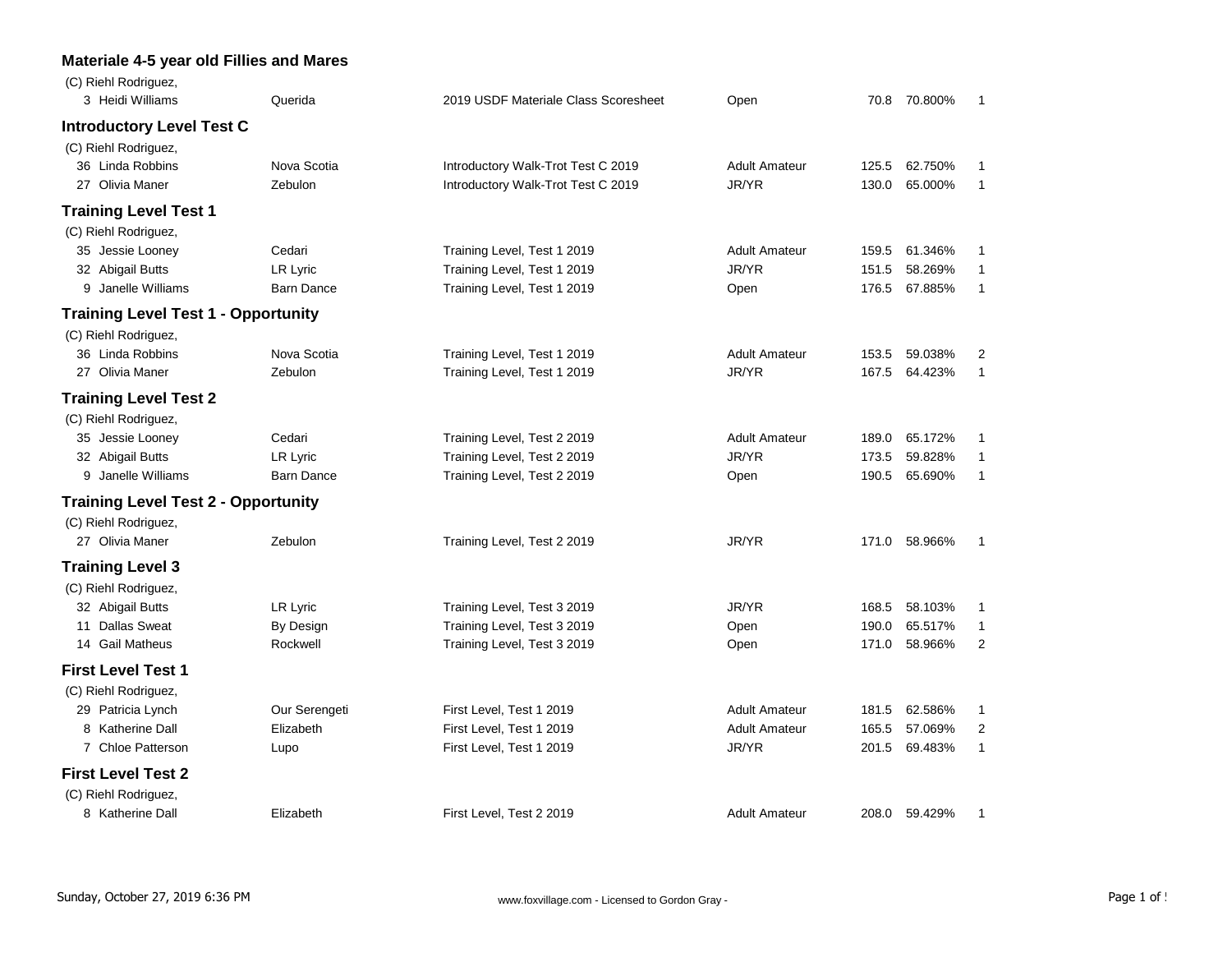## **First Level Test 3**

| (C) Riehl Rodriguez,       |                    |                           |                      |       |               |                         |
|----------------------------|--------------------|---------------------------|----------------------|-------|---------------|-------------------------|
| 29 Patricia Lynch          | Our Serengeti      | First Level, Test 3 2019  | <b>Adult Amateur</b> | 240.5 | 66.806%       | 1                       |
| 7 Chloe Patterson          | Lupo               | First Level, Test 3 2019  | JR/YR                | 248.5 | 69.028%       | $\mathbf{1}$            |
| 26 Kyriana Beard           | Checkers           | First Level, Test 3 2019  | JR/YR                | 217.0 | 60.278%       | $\overline{2}$          |
| 6 Mary Covart              | Capoeira Interagro | First Level, Test 3 2019  | Open                 | 203.0 | 56.389%       | $\mathbf{1}$            |
| <b>Second Level Test 1</b> |                    |                           |                      |       |               |                         |
| (C) Riehl Rodriguez,       |                    |                           |                      |       |               |                         |
| 16 Anne Stephens           | Tom Luck           | Second Level, Test 1 2019 | <b>Adult Amateur</b> | 245.0 | 66.216%       | $\mathbf{1}$            |
| 31 Justin Doran            | <b>Royal River</b> | Second Level, Test 1 2019 | Open                 | 212.0 | 57.297%       | $\mathbf{1}$            |
| 6 Mary Covart              | Capoeira Interagro | Second Level, Test 1 2019 | Open                 | 199.0 | 53.784%       | 2                       |
| <b>Second Level Test 2</b> |                    |                           |                      |       |               |                         |
| (C) Riehl Rodriguez,       |                    |                           |                      |       |               |                         |
| 6 Mary Covart              | Capoeira Interagro | Second Level, Test 2 2019 | Open                 | 224.5 | 54.756%       | 1                       |
| <b>Second Level Test 3</b> |                    |                           |                      |       |               |                         |
| (C) Riehl Rodriguez,       |                    |                           |                      |       |               |                         |
| 16 Anne Stephens           | Tom Luck           | Second Level, Test 3 2019 | <b>Adult Amateur</b> | 268.0 | 63.810%       | $\mathbf{1}$            |
| <b>Third Level Test 1</b>  |                    |                           |                      |       |               |                         |
| (C) Riehl Rodriguez,       |                    |                           |                      |       |               |                         |
| 10 LeeAnn Alf              | Corona             | Third Level, Test 1 2019  | <b>Adult Amateur</b> | 248.0 | 67.027%       | 1                       |
| 19 Valerie McNair          | Skip Along Callie  | Third Level, Test 1 2019  | <b>Adult Amateur</b> | 215.0 | 58.108%       | $\overline{\mathbf{c}}$ |
| 12 Gwyneth Baggett         | Renzi              | Third Level, Test 1 2019  | JR/YR                | 218.5 | 59.054%       | $\mathbf{1}$            |
| 37 Laurie Beall            | Roxy               | Third Level, Test 1 2019  | Open                 | 230.0 | 62.162%       | 1                       |
| <b>Third Level Test 3</b>  |                    |                           |                      |       |               |                         |
| (C) Riehl Rodriguez,       |                    |                           |                      |       |               |                         |
| 10 LeeAnn Alf              | Corona             | Third Level, Test 3 2019  | <b>Adult Amateur</b> | 251.0 | 62.750%       | $\mathbf{1}$            |
| <b>Fourth Level Test 1</b> |                    |                           |                      |       |               |                         |
| (C) Riehl Rodriguez,       |                    |                           |                      |       |               |                         |
| 15 Gail Matheus            | Reatta             | Fourth Level, Test 1 2019 | Open                 | 229.0 | 58.718%       | 1                       |
| <b>Fourth Level Test 2</b> |                    |                           |                      |       |               |                         |
| (C) Riehl Rodriguez,       |                    |                           |                      |       |               |                         |
| 15 Gail Matheus            | Reatta             | Fourth Level, Test 2 2019 | Open                 |       | 216.5 56.974% | 1                       |
| <b>Prix St. Georges</b>    |                    |                           |                      |       |               |                         |
| (C) Riehl Rodriguez,       |                    |                           |                      |       |               |                         |
| 17 Tamera A. Mayo          | Roundabout         | FEI Prix St. Georges 2018 | <b>Adult Amateur</b> | 187.0 | 55.000%       | -1                      |
| Intermediate I             |                    |                           |                      |       |               |                         |
| (C) Riehl Rodriguez,       |                    |                           |                      |       |               |                         |
| 13 Chris Cashel            | <b>Buena Vista</b> | FEI Intermediate I 2018   | <b>Adult Amateur</b> |       | 213.0 62.647% | $\mathbf 1$             |
|                            |                    |                           |                      |       |               |                         |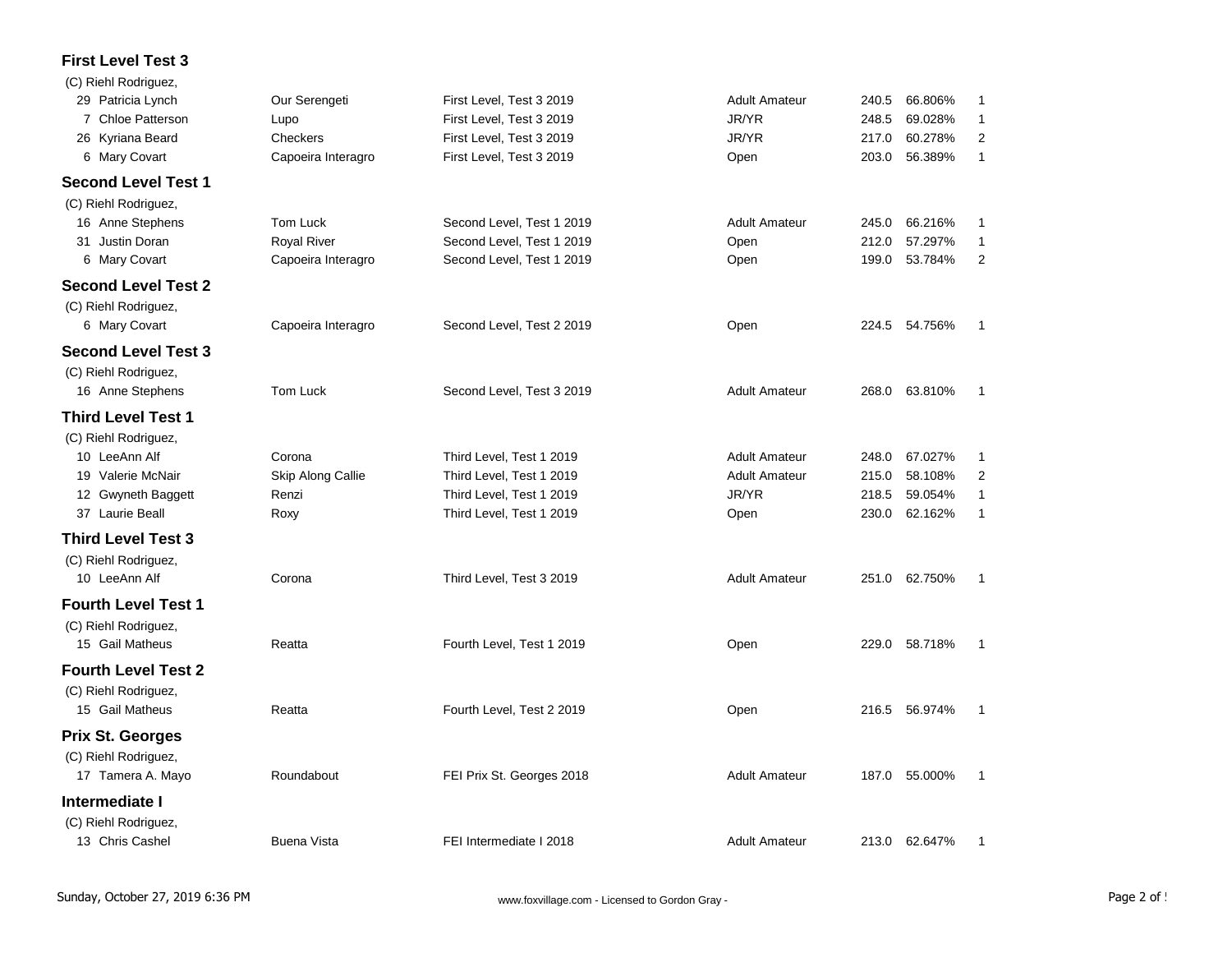| <b>Equitation Junior/Young Rider</b><br>(C) Riehl Rodriguez, |                    |                                      |                      |       |               |                |
|--------------------------------------------------------------|--------------------|--------------------------------------|----------------------|-------|---------------|----------------|
| 22 Anna Droegemueller                                        | Florentina         | <b>Dressage Seat Equitation</b>      | JR/YR                | 8.0   | 80.000%       | $\mathbf{1}$   |
| Materiale 4-5 year old Fillies and Mares                     |                    |                                      |                      |       |               |                |
| (C) Riehl Rodriguez,<br>3 Heidi Williams                     | Querida            | 2019 USDF Materiale Class Scoresheet | Open                 |       | 69.9 69.900%  | 1              |
| <b>Introductory Level Test A</b>                             |                    |                                      |                      |       |               |                |
| (C) Riehl Rodriguez,<br>23 Anna Droegemueller                | Pendragon          | Introductory Walk-Trot Test A 2019   | JR/YR                |       | 103.0 64.375% | -1             |
| <b>Introductory Level Test C</b>                             |                    |                                      |                      |       |               |                |
| (C) Riehl Rodriguez,<br>36 Linda Robbins                     | Nova Scotia        | Introductory Walk-Trot Test C 2019   | <b>Adult Amateur</b> |       | 125.0 62.500% | $\mathbf{1}$   |
| <b>Training Level Test 1</b><br>(C) Riehl Rodriguez,         |                    |                                      |                      |       |               |                |
| 35 Jessie Looney                                             | Cedari             | Training Level, Test 1 2019          | <b>Adult Amateur</b> | 171.0 | 65.769%       | 1              |
| 11 Dallas Sweat                                              | By Design          | Training Level, Test 1 2019          | Open                 | 167.0 | 64.231%       | 1              |
| <b>Training Level Test 1 - Opportunity</b>                   |                    |                                      |                      |       |               |                |
| (C) Riehl Rodriguez,<br>36 Linda Robbins                     | Nova Scotia        | Training Level, Test 1 2019          | <b>Adult Amateur</b> | 148.5 | 57.115%       | $\mathbf{1}$   |
| <b>Training Level Test 2</b>                                 |                    |                                      |                      |       |               |                |
| (C) Riehl Rodriguez,<br>35 Jessie Looney                     | Cedari             | Training Level, Test 2 2019          | <b>Adult Amateur</b> |       | 194.5 67.069% | $\mathbf{1}$   |
| <b>Training Level 3</b><br>(C) Riehl Rodriguez,              |                    |                                      |                      |       |               |                |
| 11 Dallas Sweat                                              | By Design          | Training Level, Test 3 2019          | Open                 | 181.5 | 62.586%       | 1              |
| 14 Gail Matheus                                              | Rockwell           | Training Level, Test 3 2019          | Open                 |       | 176.5 60.862% | $\overline{2}$ |
| <b>First Level Test 1</b>                                    |                    |                                      |                      |       |               |                |
| (C) Riehl Rodriguez,<br>8 Katherine Dall                     | Elizabeth          | First Level, Test 1 2019             | <b>Adult Amateur</b> |       | 173.0 59.655% | $\mathbf{1}$   |
| <b>First Level Test 2</b>                                    |                    |                                      |                      |       |               |                |
| (C) Riehl Rodriguez,                                         |                    |                                      |                      |       |               |                |
| 8 Katherine Dall                                             | Elizabeth          | First Level, Test 2 2019             | <b>Adult Amateur</b> | 216.0 | 61.714%       | 1              |
| 22 Anna Droegemueller                                        | Florentina         | First Level, Test 2 2019             | JR/YR                | 237.0 | 67.714%       | $\mathbf{1}$   |
| <b>First Level Test 3</b>                                    |                    |                                      |                      |       |               |                |
| (C) Riehl Rodriguez,<br>25 Nancy Burba                       | Just a London Lady | First Level, Test 3 2019             | Open                 |       | 226.0 62.778% | 1              |
|                                                              |                    |                                      |                      |       |               |                |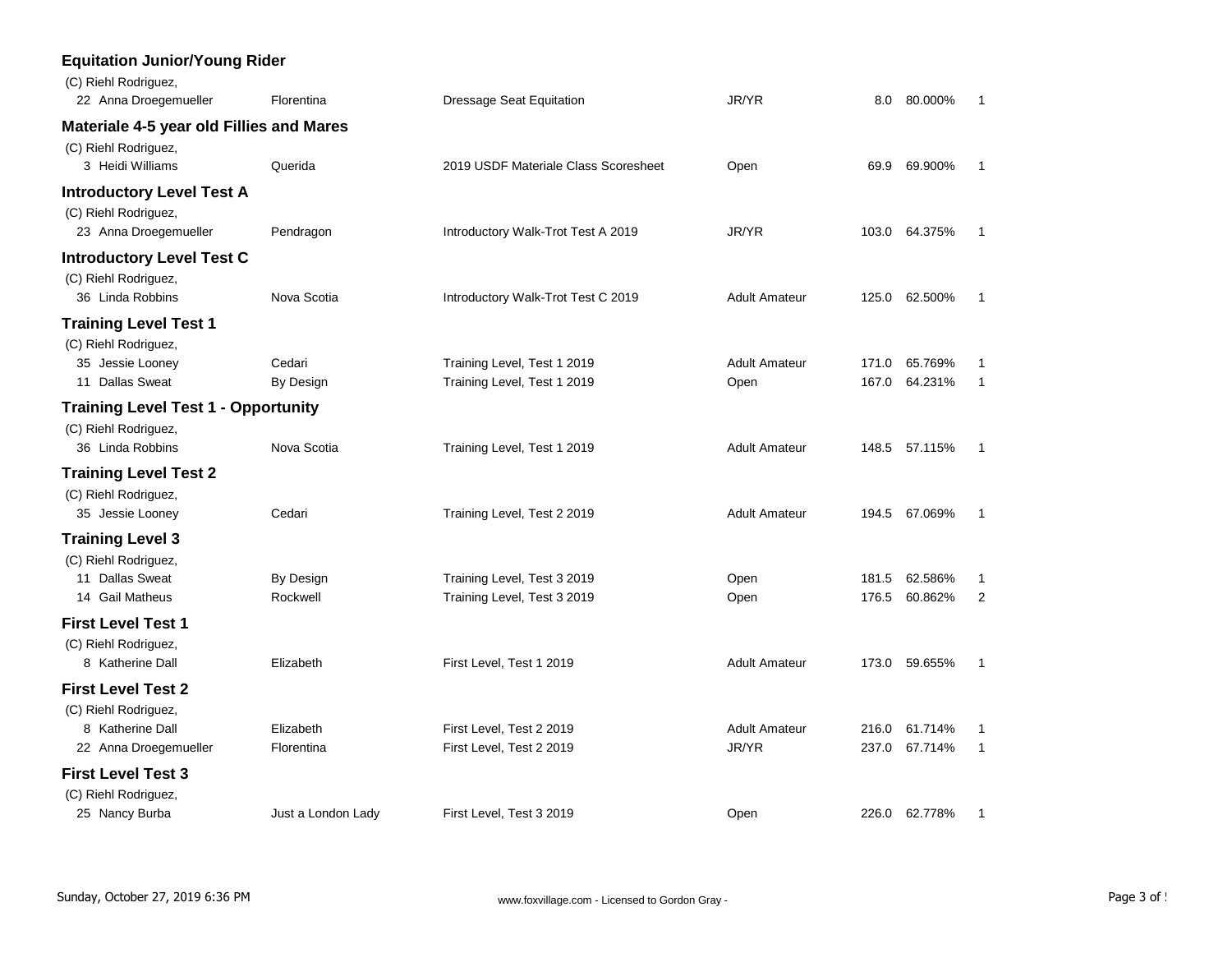## **Second Level Test 1**

| (C) Riehl Rodriguez,                                |                    |                                    |                      |       |               |                  |
|-----------------------------------------------------|--------------------|------------------------------------|----------------------|-------|---------------|------------------|
| 16 Anne Stephens                                    | Tom Luck           | Second Level, Test 1 2019          | <b>Adult Amateur</b> | 252.0 | 68.108%       | 1                |
| 24 Pamela Rhodes                                    | Details at Last    | Second Level, Test 1 2019          | <b>Adult Amateur</b> | 226.0 | 61.081%       | $\boldsymbol{2}$ |
| 31 Justin Doran                                     | <b>Royal River</b> | Second Level, Test 1 2019          | Open                 | 220.5 | 59.595%       | $\mathbf{1}$     |
| <b>Second Level Test 3</b>                          |                    |                                    |                      |       |               |                  |
| (C) Riehl Rodriguez,                                |                    |                                    |                      |       |               |                  |
| 24 Pamela Rhodes                                    | Details at Last    | Second Level, Test 3 2019          | <b>Adult Amateur</b> |       | 240.0 57.143% | $\mathbf{1}$     |
| <b>Third Level Test 1</b>                           |                    |                                    |                      |       |               |                  |
| (C) Riehl Rodriguez,                                |                    |                                    |                      |       |               |                  |
| 19 Valerie McNair                                   | Skip Along Callie  | Third Level, Test 1 2019           | <b>Adult Amateur</b> | 224.0 | 60.541%       | 2                |
| 12 Gwyneth Baggett                                  | Renzi              | Third Level, Test 1 2019           | JR/YR                | 244.0 | 65.946%       | 1                |
| 37 Laurie Beall                                     | Roxy               | Third Level, Test 1 2019           | Open                 | 237.5 | 64.189%       | $\mathbf{1}$     |
| <b>Fourth Level Test 1</b>                          |                    |                                    |                      |       |               |                  |
| (C) Riehl Rodriguez,                                |                    |                                    |                      |       |               |                  |
| 33 Nicole Burris                                    | Like A Rock        | Fourth Level, Test 1 2019          | <b>Adult Amateur</b> | 220.5 | 56.538%       | $\mathbf{1}$     |
| 15 Gail Matheus                                     | Reatta             | Fourth Level, Test 1 2019          | Open                 | 224.5 | 57.564%       | $\mathbf{1}$     |
| <b>Prix St. Georges</b>                             |                    |                                    |                      |       |               |                  |
| (C) Riehl Rodriguez,                                |                    |                                    |                      |       |               |                  |
| 17 Tamera A. Mayo                                   | Roundabout         | FEI Prix St. Georges 2018          | <b>Adult Amateur</b> |       | 196.5 57.794% | 1                |
| <b>CPDS Championships Introductory Level Test B</b> |                    |                                    |                      |       |               |                  |
| (C) Riehl Rodriguez,                                |                    |                                    |                      |       |               |                  |
| 23 Anna Droegemueller                               | Pendragon          | Introductory Walk-Trot Test B 2019 | JR/YR                |       | 104.5 65.313% | $\mathbf{1}$     |
| <b>CPDS Championships Training Level Test 3</b>     |                    |                                    |                      |       |               |                  |
| (C) Riehl Rodriguez,                                |                    |                                    |                      |       |               |                  |
| 29 Patricia Lynch                                   | Our Serengeti      | Training Level, Test 3 2019        | <b>Adult Amateur</b> | 195.5 | 67.414%       | 1                |
| 22 Anna Droegemueller                               | Florentina         | Training Level, Test 3 2019        | JR/YR                | 192.5 | 66.379%       | $\mathbf{1}$     |
| 34 Richal Flannery                                  | OM EL Pashahn      | Training Level, Test 3 2019        | Open                 | 196.0 | 67.586%       | 1                |
| 25 Nancy Burba                                      | Just a London Lady | Training Level, Test 3 2019        | Open                 | 186.0 | 64.138%       | $\overline{2}$   |
| 9 Janelle Williams                                  | <b>Barn Dance</b>  | Training Level, Test 3 2019        | Open                 | 183.0 | 63.103%       | 3                |
| <b>CPDS Champsionships First Level Test 3</b>       |                    |                                    |                      |       |               |                  |
| (C) Riehl Rodriguez,                                |                    |                                    |                      |       |               |                  |
| 7 Chloe Patterson                                   | Lupo               | First Level, Test 3 2019           | JR/YR                | 245.5 | 68.194%       | 1                |
| 26 Kyriana Beard                                    | Checkers           | First Level, Test 3 2019           | JR/YR                | 213.0 | 59.167%       | 2                |
| 21 Richal Flannery                                  | Florentina         | First Level, Test 3 2019           | Open                 | 260.0 | 72.222%       | $\mathbf{1}$     |
| 34 Richal Flannery                                  | OM EL Pashahn      | First Level, Test 3 2019           | Open                 | 235.5 | 65.417%       | $\overline{2}$   |
| <b>CPDS Championships Second Level Test 3</b>       |                    |                                    |                      |       |               |                  |
| (C) Riehl Rodriguez,                                |                    |                                    |                      |       |               |                  |
| 16 Anne Stephens                                    | Tom Luck           | Second Level, Test 3 2019          | <b>Adult Amateur</b> |       | 282.5 67.262% | $\mathbf{1}$     |
|                                                     |                    |                                    |                      |       |               |                  |